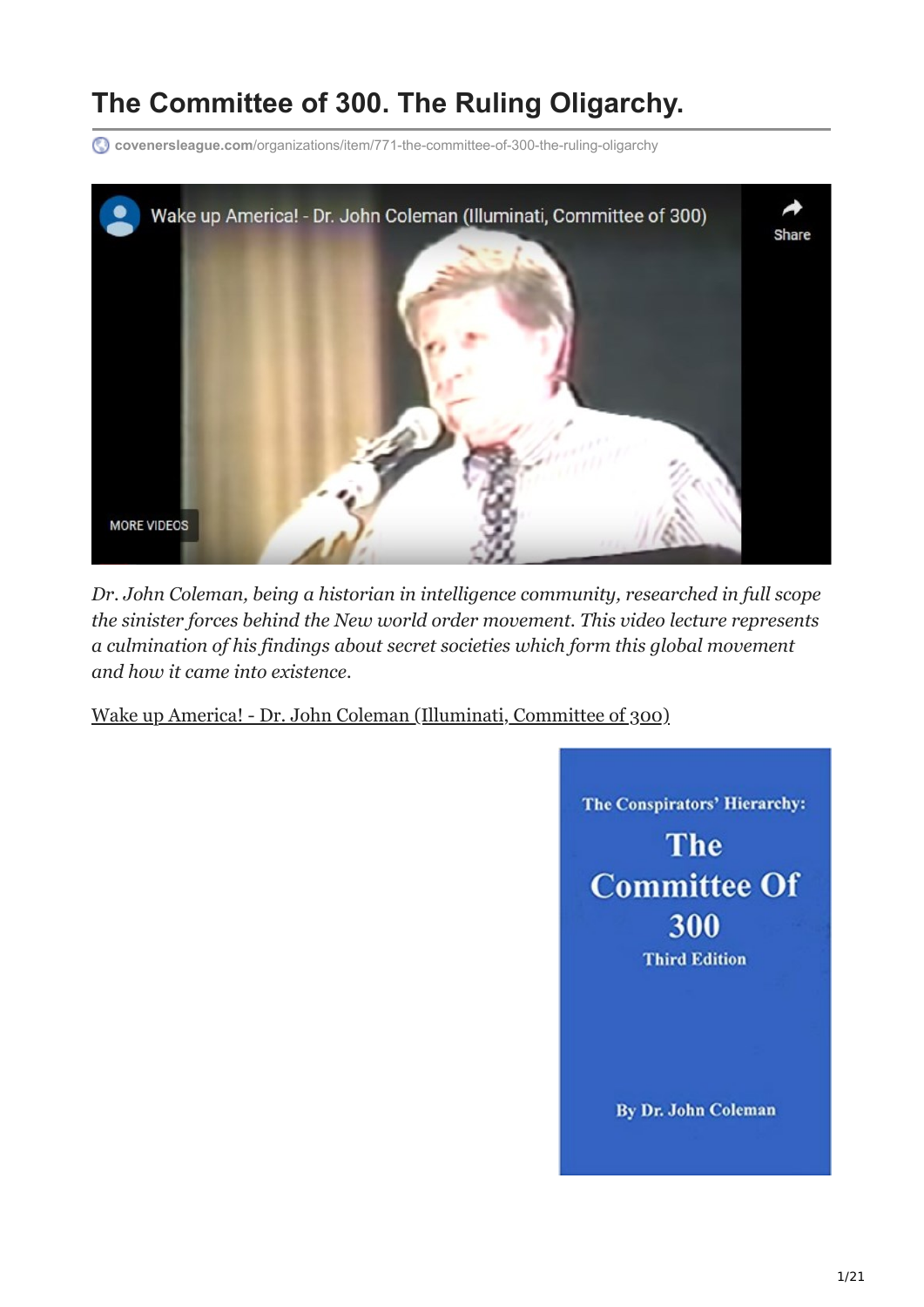# **The Committee of** 300: A Brief History of World Power...

# **Venetian Black** Nobility,

# **Roots of Today's Ruling Oligarchy**

by Dr. John Coleman

coleman300.com

"Three hundred men, all of whom know one another, direct the economic destiny of Europe and choose their successors from among themselves." -- Walter Rathenau, 1909, founder of the mammoth German General Electric Corporation

The Committee of 300 is a product of the British East India Company's Council of 300. The East India Company was chartered by the British royal family in 1600. It made vast fortunes in the opium drug trade with China and became the largest company on earth in its time. Today, through many powerful alliances, the Committee of 300 rules the world and is the driving force behind the criminal agenda to create a "New World Order", under a "Totalitarian Global Government". There is no need to use "they" or "the enemy" except as shorthand. We know who "they", the enemy, is. The Committee of 300 with its "aristocracy", its ownership of the U.S. Federal Reserve banking system, insurance companies, giant corporations, foundations, communications networks, presided over by a hierarchy of conspirators-this is the enemy. Secret societies exist by deception. Each is a hierarchy with an inner circle at the top, who deceives those below with lies, such as claiming a noble agenda; thus, duping them into following a web of

 [John Coleman Ultimate Collection](https://archive.org/details/JohnColemanBeyondTheConspiracy_201701)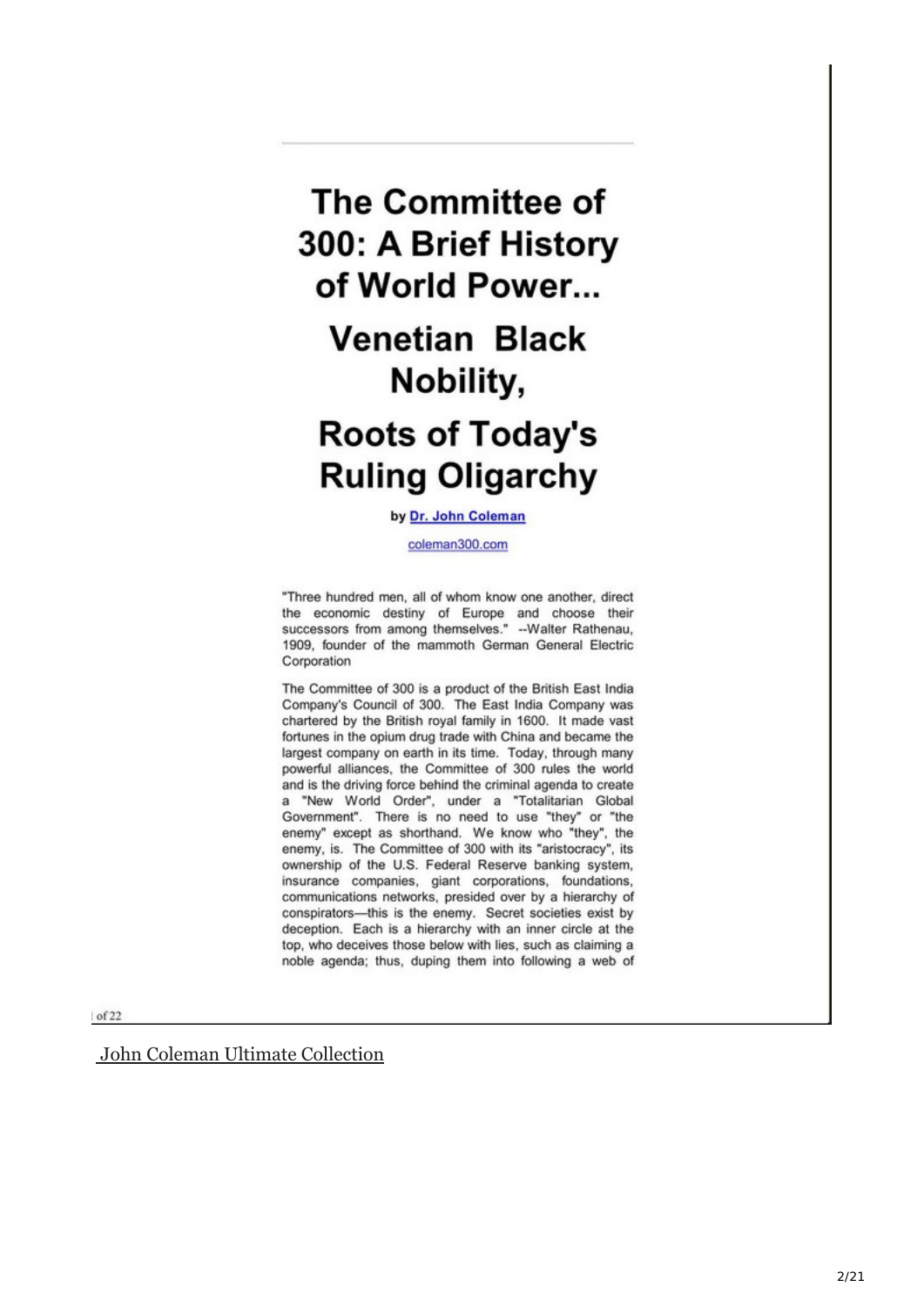#### Committee of 300 Member List | Guelph Black Nobility | Illuminati By **Pseudo Reality**

wordpress.com

#### http://www.pseudoreality.org/committeeof300.html

...I have copied a few important key notes. If you scroll to the bottom of the Committee of 300 membership list found on http://www.pseudoreality.org/committeeof300.html, you will find the following excerpts.

-The current criminal agenda of the Committee of 300 is further evidenced by recently leaked Club of Rome documents, as they describe how they will use drugs to help stifle resistance to their New World Order scheme: "...having been failed by Christianity, and with unemployment rife on every hand, those who have been without jobs for five years or more, will turn away from the church and seek solace in drugs. By then, full control of the drug trade must be completed in order that the government of all countries who are under our jurisdiction have a monopoly in place which we will control by controlling supplies reaching the market... Drug bars will take care of the unruly and the discontented. Would-be revolutionaries will be turned into harmless addicts with no will of their own..."The crowned cobras of Europe and their Eastern Liberal Establishment families will not tolerate any true war against drugs. The war on drugs, which the Bush administration was allegedly fighting, was for the legalization of all types and classes of drugs. Such drugs are not solely a social aberration, but a full-scale attempt to gain control of the minds of the people of the United States. At present, this is the principal task of the Committee of 300.

-It is important to note that the European Black Nobility is responsible for the insidious entanglements of numerous secret societies, lodges, and organizations, which are backed with high finance and powerful political connections. Such organizations include: Trilateral Commission, Bilderberg Group (German version of CFR), Council on Foreign Relations (CFR), United Nations (founded by CFR), Illuminati order Skull & Bones (inner circle of the CFR), International Monetary Fund (IMF), World Bank, Bank of International Settlement, Club of Rome, Chatham House (formally the Royal Institute of International Affairs - RIIA), Round Table, Tavistock Institute for Human Studies (England's psychological warfare think tank), Associated Press, Reuters (Rothschild owned news monopoly used for brainwashing the masses), and many others, all of which, whether they are dupes or adapts, work in favor of Great Britain's aristocracy and their one world government agenda. Although there is a wide cross-section, all roads lead to the Queen of England.

> The technique for keeping their illicit scheme secret is compartmentalization. Only the people in the inner circle, who are part of the capstone at the top of the pyramid, know the entire extent of the fraud. Adepts are few and dupes many. Typically, the dupes are told lies that their involvement is benevolent; thus, they become unwitting accomplices in crime. This is why it is imperative to expose this diabolical ring of power. Illicit secret societies cannot withstand the light of day. Once exposed, the cabal and their minions will fall like a house of cards.

Page 1 of 2

Sep 06, 2016 07:02:58PM MDT

#### [John Coleman Ultimate Collection](https://archive.org/details/JohnColemanBeyondTheConspiracy_201701)

### [John Coleman Ultimate Collection](https://archive.org/details/JohnColemanBeyondTheConspiracy_201701)  $\leftarrow$  Back to item details

If you look closely at this list of the Committee of 300 members you will notice many of them are the elite and royal families of Europe. This organization has Gentile and Jewish membership.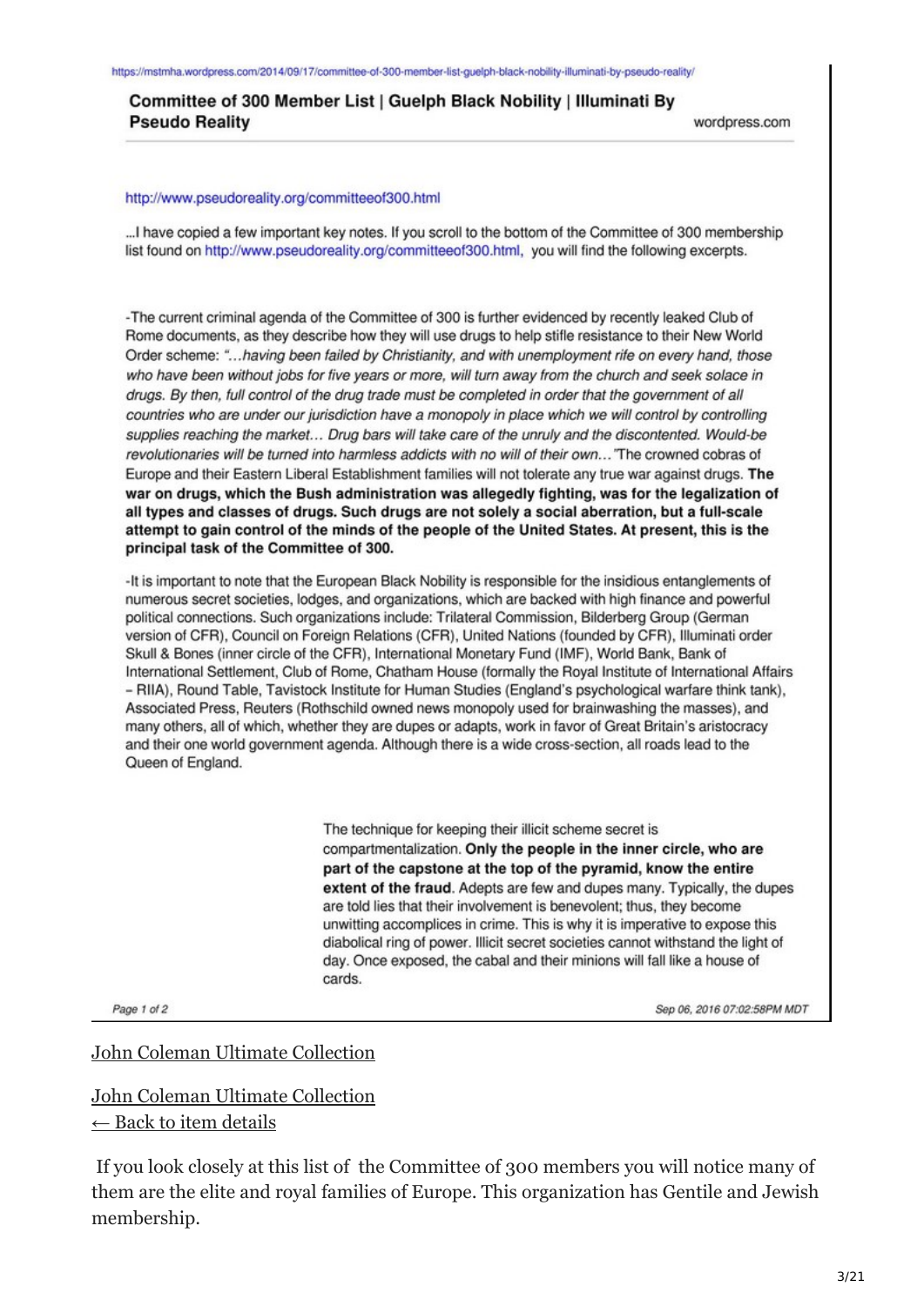### [The Committee of 300: Some of the Shadow "Elite" - Complete List](http://www.covenersleague.com/nexusilluminati.blogspot.com/2014/08/the-committee-of-300-some-of-shadow.html)

## Enslaving Mankind - The Committee of 300

The Committee of 300 governs the world via a three-city state empire, in which the cities pay no taxes and obey their own laws.

City of London Corporation – Financial power center, established in 106; District of Columbia – Military power center, established in 1871; Vatican City – Religious power center, sovereign in 1929 ;

The Committee of 300 uses a network of roundtable groups, think tanks and secret societies which control the world's largest financial institutions and governments. The most prominent of these groups include Chatham House, Bilderburg Group, Trilateral Commission, Council on Foreign Relations, Ditchley Foundation, Club of Rome, RAND Corporation, PNAC and of course Freemasonry.

Western Europe, excluding the German Empire, was united by the House of Guelph in 1815. The German Empire was conquered in 1918 along with the Russian Empire and the Ottoman Empire following World War I. The thousand year war between the Guelph's and Ghibelline's finally concluded with the Axis defeat in WWII, and the introduction of nuclear weapons, since then the world has been under monopolist control. The victors of WWII play off the Germanic race as losers in that ideologically staged war.

The Germanic race was in fact spectacular winners, crushing the mighty Japanese Empire and recapturing control over the Holy Land. Communism was allowed to spread through Eastern Europe and Asia, proving to be a superior method of conquering peoples than warfare.

Communism in the forms of socialism, Outcome Based Education and slanted mass media has spread through the western world converting people by suggestion to Marxist-Leninist ideology.

Following WWII in 1946 the Tavistock Institute was established in London with a grant from the Rockefeller Foundation. Tavistock's pioneer work in behavioural science along Freudian lines of 'controlling' humans established it as the world centre of foundation ideology.

"All Tavistock and American foundation techniques have a single goal—to break down the psychological strength of the individual and render him helpless to oppose the dictators of the World Order. Any technique which helps to break down the family unit, and family inculcated principles of religion, honour, patriotism and sexual behaviour, is used by the Tavistock scientists as weapons of crowd control."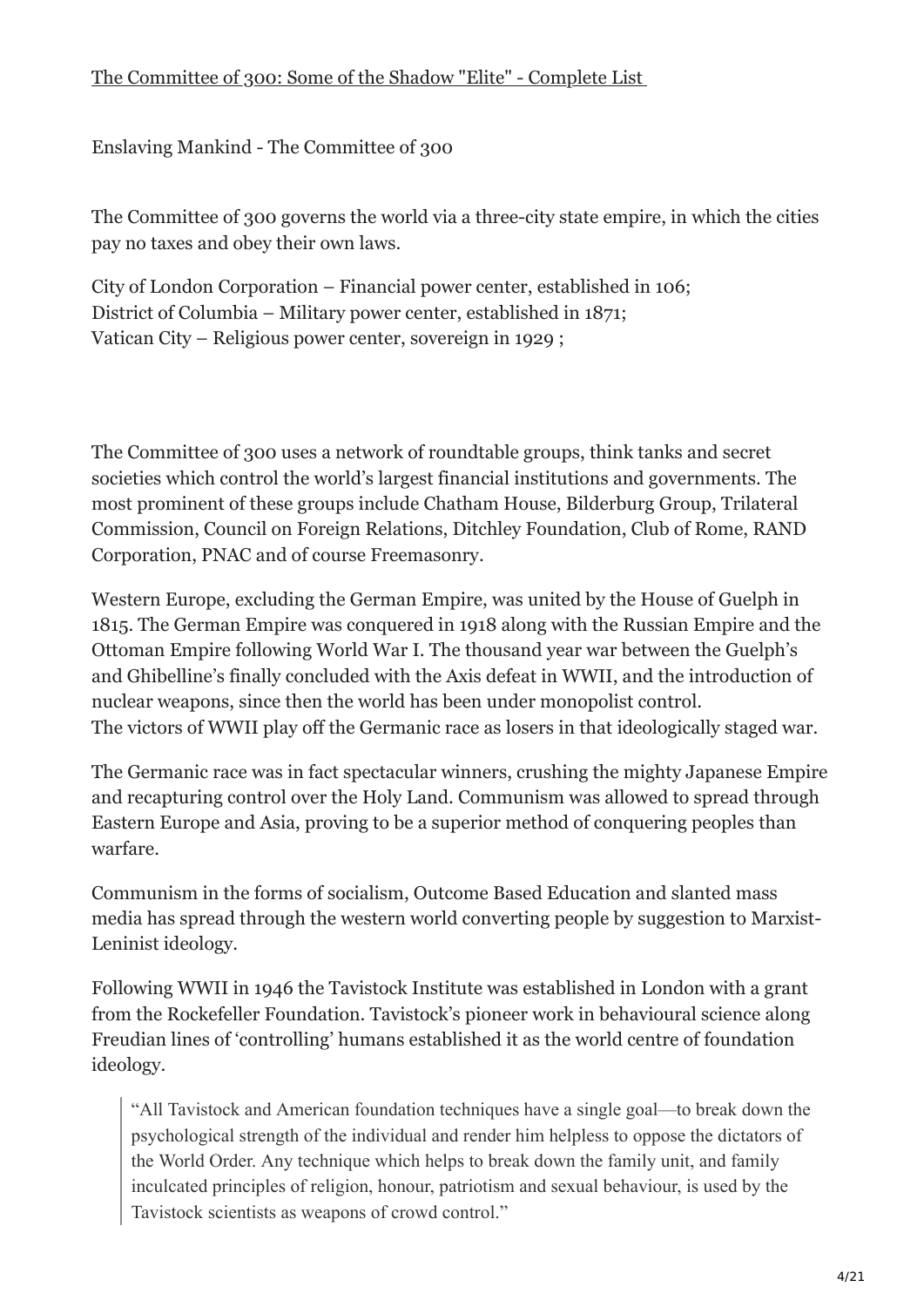This section then goes into a whole spiel about World War III, which the Galactics have told us will not happen.

But another section of the site lists what Ben Fulford says he believes is the most accurate listing of the Committee of 300.

Some names I know. Some I don't. You may.

But there are enough well known faces from world politics – past and present, royalty, the church and financial families for me to relate to.

And so, for posterity's sake, here they are.

### **Current Membership List of The Committee of 300:**

Abdullah II, King of Jordan Abramovich, Roman Ackermann, Josef Adeane, Edward Agius, Marcus Ahtisaari, Martti Akerson, Daniel Albert II, King of Belgium Alexander, Crown Prince of Yugoslavia Amato, Giuliano Anderson, Carl A. Andreotti, Giulio Andrew, Duke of York Anne, Princess Royal Anstee, Nick Ash, Timothy Garton Astor, William Waldorf Aven, Pyotr Balkenende, Jan Peter Ballmer, Steve Balls, Ed Barroso, José Manuel Beatrix, Queen of the Netherlands Belka, Marek Bergsten, C. Fred Berlusconi, Silvio Bernake, Ben Bernstein, Nils Berwick, Donald Bildt, Carl Bischoff, Sir Winfried Blair, Tony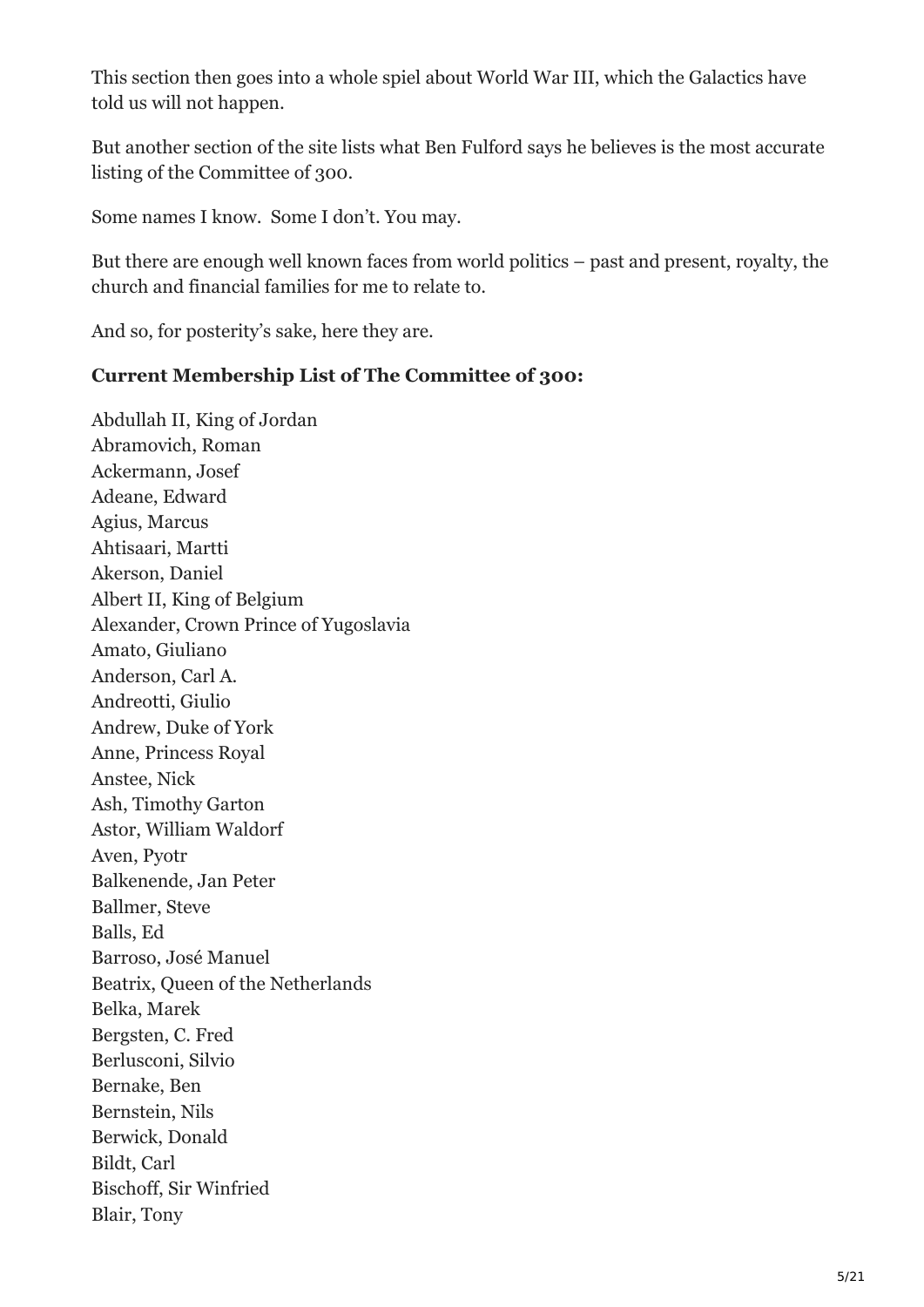Blankfein, Lloyd Blavatnik, Leonard Bloomberg, Michael Bolkestein, Frits Bolkiah, Hassanal Bonello, Michael C Bonino, Emma Boren, David L. Borwin, Duke of Mecklenburg Bronfman, Charles Bronfman, Edgar Jr. Bruton, John Brzezinski, Zbigniew Budenberg, Robin Buffet, Warren Bush, George HW Cameron, David Camilla, Duchess of Cornwall Cardoso, Fernando Henrique Carington, Peter Carl XVI Gustaf, King of Sweden Carlos, Duke of Parma Carney, Mark Carroll, Cynthia Caruana, Jaime Castell, Sir William Chan, Anson Chan, Margaret Chan, Norman Charles, Prince of Wales Chartres, Richard Chiaie, Stefano Delle Chipman, Dr John Chodiev, Patokh Christoph, Prince of Schleswig-Holstein Cicchitto, Fabrizio Clark, Wesley Clarke, Kenneth Clegg, Nick Clinton, Bill Cohen, Abby Joseph Cohen, Ronald Cohn, Gary Colonna di Paliano, Marcantonio, Duke of Paliano Constantijn, Prince of the Netherlands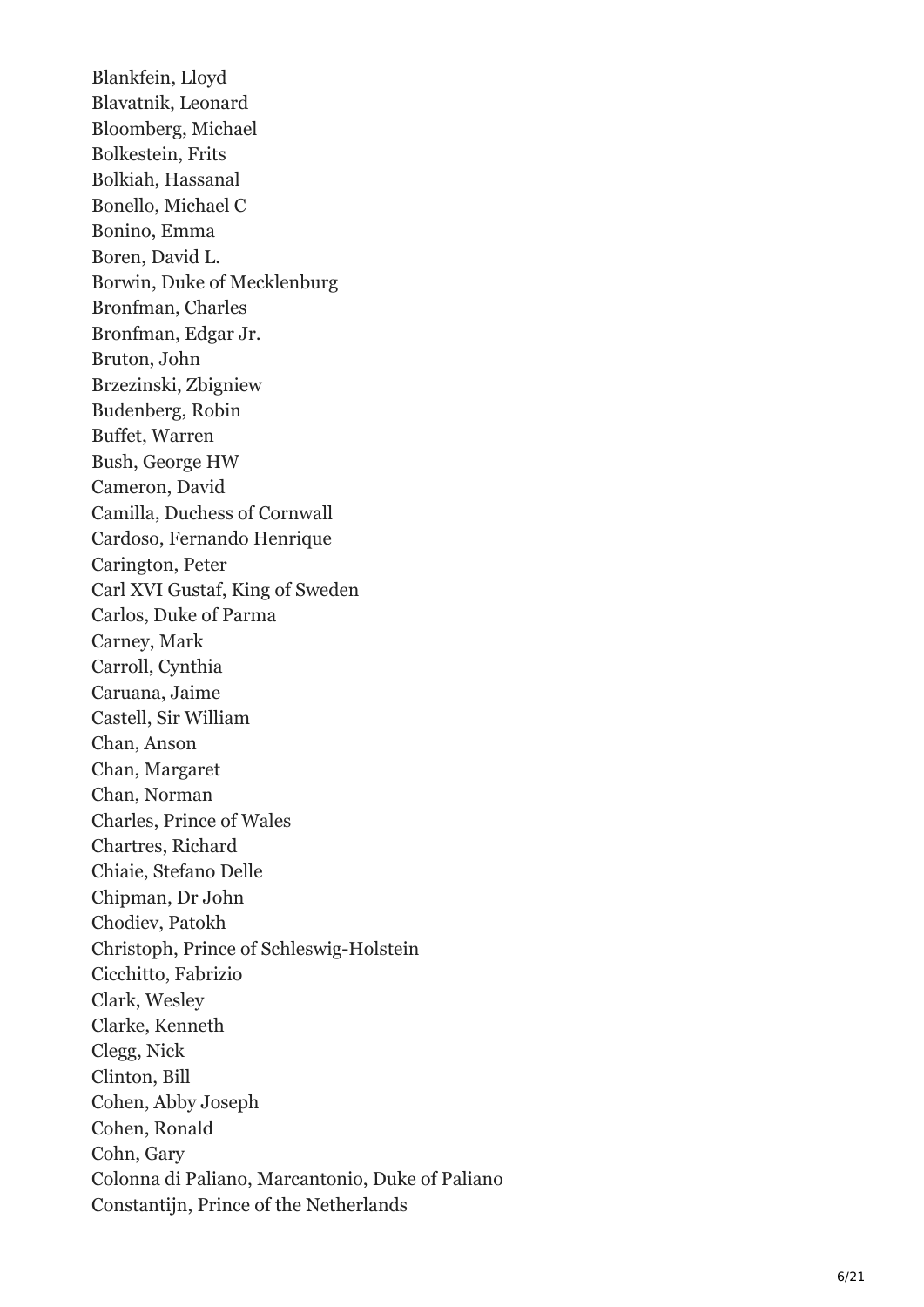Constantine II, King of Greece Cooksey, David Cowen, Brian Craven, Sir John Crockett, Andrew Dadush, Uri D'Aloisio, Tony Darling, Alistair Davies, Sir Howard Davignon, Étienne Davis, David de Rothschild, Benjamin de Rothschild, David René de Rothschild, Evelyn de Rothschild, Leopold Deiss, Joseph Deripaska, Oleg Dobson, Michael Draghi, Mario Du Plessis, Jan Dudley, William C. Duisenberg, Wim Edward, Duke of Kent Edward, Earl of Wessex Elizabeth II, Queen of the United Kingdom Elkann, John Emanuele, Vittorio, Prince of Naples Ernst August, Prince of Hanover Feldstein, Martin Festing, Matthew Fillon, François Fischer, Heinz Fischer, Joschka Fischer, Stanley FitzGerald, Niall Franz, Duke of Bavaria Fridman, Mikhail Friso, Prince of Orange-Nassau Gates, Bill Geidt, Christopher Geithner, Timothy Georg Friedrich, Prince of Prussia Gibson-Smith, Dr Chris Gorbachev, Mikhail Gore, Al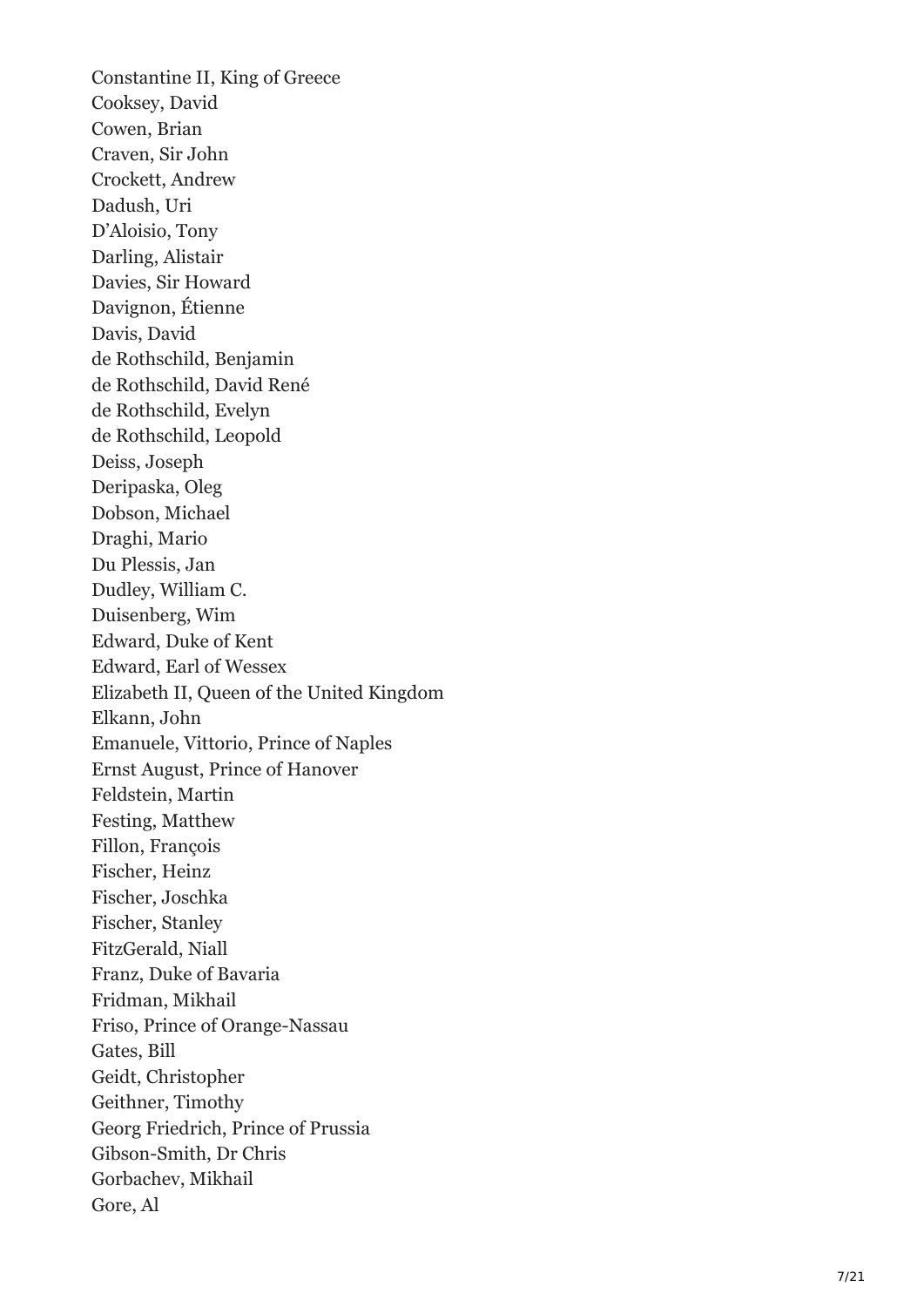Gotlieb, Allan Green, Stephen Greenspan, Alan Grosvenor, Gerald, 6th Duke of Westminster Gurría, José Ángel Hague, William Hampton, Sir Philip Hans-Adam II, Prince of Liechtenstein Harald V, King of Norway Harper, Stephen Heisbourg, François Henri, Grand Duke of Luxembourg Hildebrand, Philipp Hills, Carla Anderson Holbrooke, Richard Honohan, Patrick Howard, Alan Ibragimov, Alijan Ingves, Stefan Isaacson, Walter Juan Carlos, King of Spain Jacobs, Kenneth M. Julius, DeAnne Juncker, Jean-Claude Kenen, Peter Kerry, John King, Mervyn Kinnock, Glenys Kissinger, Henry Knight, Malcolm Koon, William H. II Krugman, Paul Kufuor, John Lajolo, Giovanni Lake, Anthony Lambert, Richard Lamy, Pascal Landau, Jean-Pierre Laurence, Timothy Leigh-Pemberton, James Leka, Crown Prince of Albania Leonard, Mark Levene, Peter Leviev, Lev Levitt, Arthur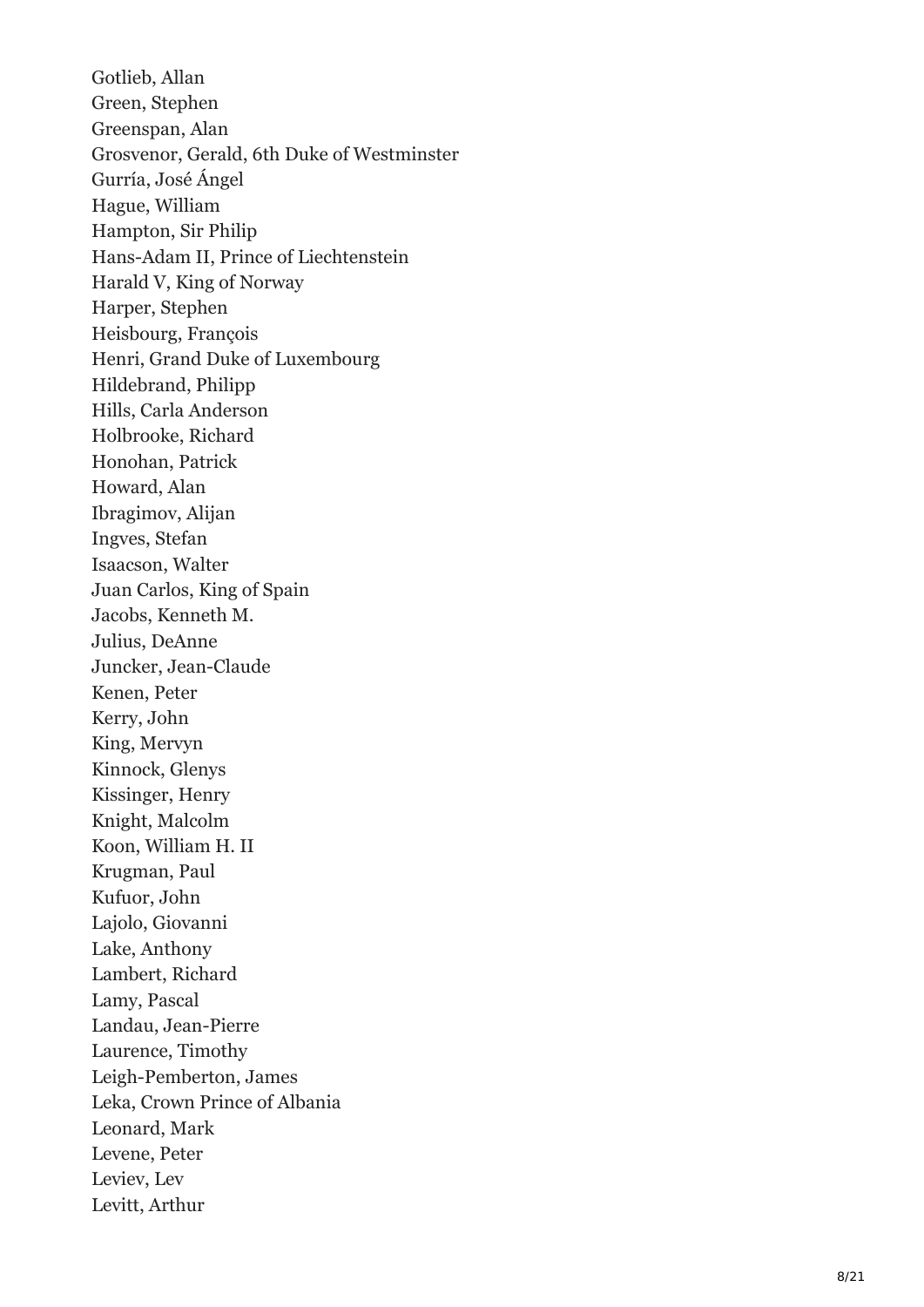Levy, Michael Lieberman, Joe Livingston, Ian Loong, Lee Hsien Lorenz of Belgium, Archduke of Austria-Este Louis Alphonse, Duke of Anjou Louis-Dreyfus, Gérard Mabel, Princess of Orange-Nassau Mandelson, Peter Manning, Sir David Margherita, Archduchess of Austria-Este Margrethe II, Queen of Denmark Martínez, Guillermo Ortiz Mashkevitch, Alexander Massimo, Stefano, Prince of Roccasecca dei Volsci Massimo-Brancaccio, Fabrizio Prince of Arsoli and Triggiano McDonough, William Joseph McLarty, Mack Mersch, Yves Michael, Prince of Kent Michael, King of Romania Miliband, David Miliband, Ed Mittal, Lakshmi Moreno, Glen Moritz, Prince and Landgrave of Hesse-Kassel Murdoch, Rupert Napoléon, Charles Nasser, Jacques Niblett, Robin Nichols, Vincent Nicolás, Adolfo Noyer, Christian Ofer, Sammy Ogilvy, Alexandra, Lady Ogilvy Ogilvy, David, 13th Earl of Airlie Ollila, Jorma Oppenheimer, Nicky Osborne, George Oudea, Frederic Parker, Sir John Patten, Chris Pébereau, Michel Penny, Gareth Peres, Shimon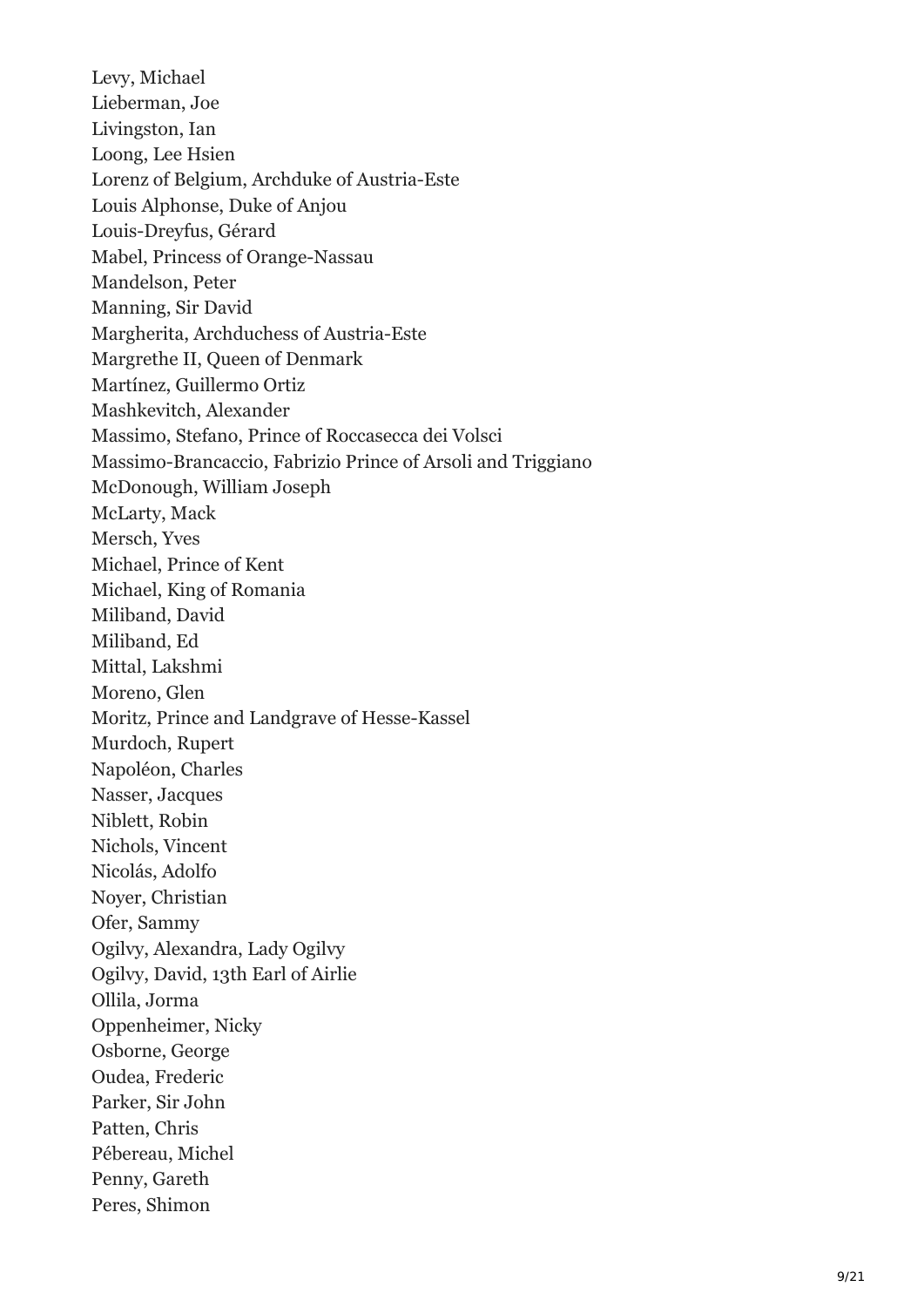Philip, Duke of Edinburgh Pio, Dom Duarte, Duke of Braganza Pöhl, Karl Otto Powell, Colin Prokhorov, Mikhail Quaden, Guy Rasmussen, Anders Fogh Ratzinger, Joseph Alois (Pope Benedict XVI) Reuben, David Reuben, Simon Rhodes, William R. Rice, Susan Richard, Duke of Gloucester Rifkind, Sir Malcolm Ritblat, Sir John Roach, Stephen S. Robinson, Mary Rockefeller, David Jr. Rockefeller, David Sr. Rockefeller, Nicholas Rodríguez, Javier Echevarría Rogoff, Kenneth Roth, Jean-Pierre Rothschild, Jacob Rubenstein, David Rubin, Robert Ruspoli, Francesco, 10th Prince of Cerveteri Safra, Joseph Safra, Moises Sands, Peter Sarkozy, Nicolas Sassoon, Isaac Sassoon, James Sawers, Sir Robert John Scardino, Marjorie Schwab, Klaus Schwarzenberg, Karel Schwarzman, Stephen A. Shapiro, Sidney Sheinwald, Nigel Sigismund, Grand Duke of Tuscany, Archduke of Austria Simeon of Saxe-Coburg and Gotha Snowe, Olympia Sofía, Queen of Spain Soros, George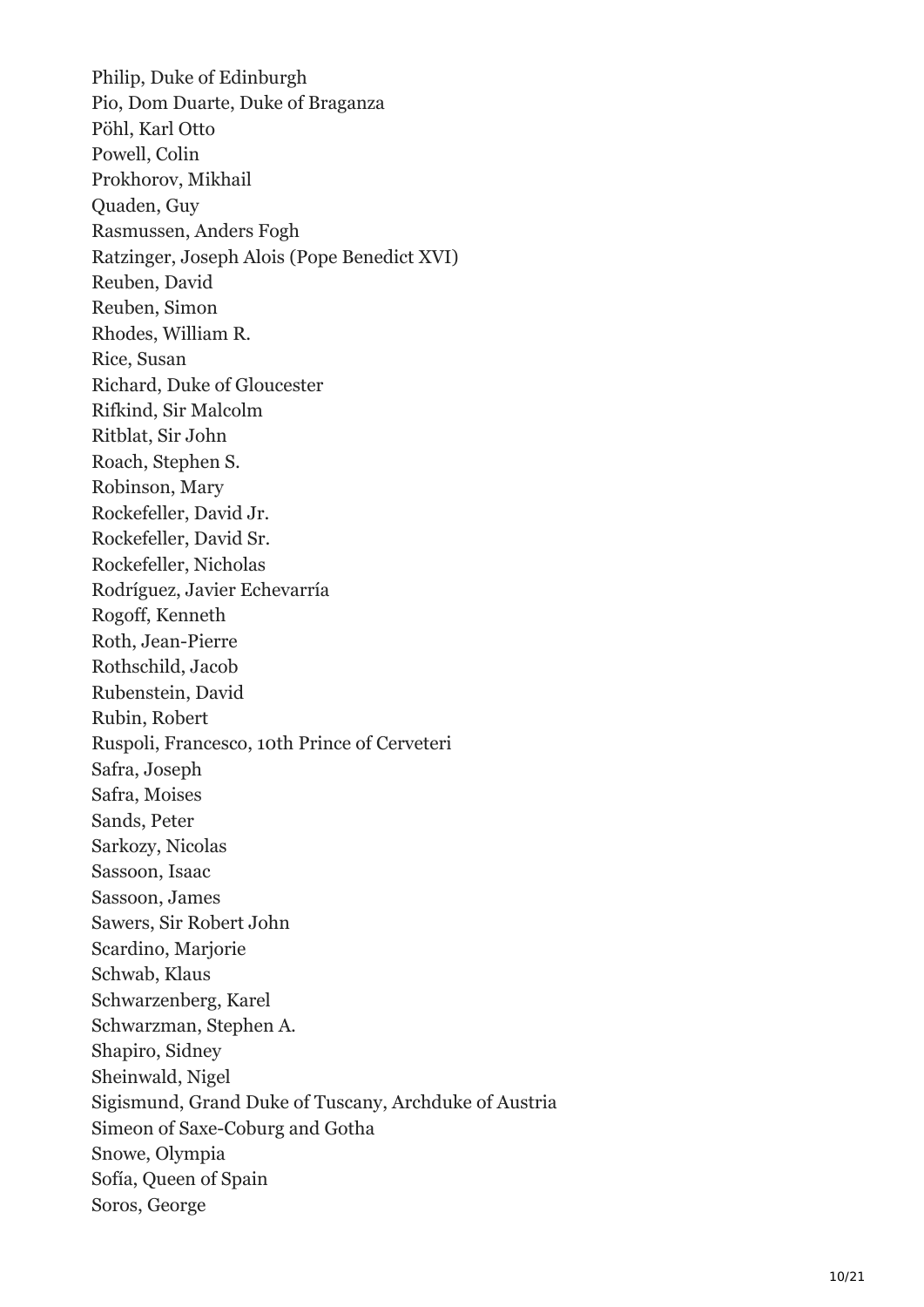Specter, Arlen Stern, Ernest Stevenson, Dennis Steyer, Tom Stiglitz, Joseph Strauss-Kahn, Dominique Straw, Jack Sutherland, Peter Tanner, Mary Tedeschi, Ettore Gotti Thompson, Mark Thomson, Dr. James Tietmeyer, Hans Trichet, Jean-Claude Tucker, Paul Van Rompuy, Herman Vélez, Álvaro Uribe Verplaetse, Alfons Villiger, Kaspar Vladimirovna, Maria, Grand Duchess of Russia Volcker, Paul von Habsburg, Otto Waddaulah, Hassanal Bolkiah Mu'izzaddin, Sultan of Brunei Walker, Sir David Wallenberg, Jacob Walsh, John Warburg, Max Weber, Axel Alfred Weill, Michael David Wellink, Nout Whitman, Marina von Neumann Willem-Alexander, Prince of Orange William Prince of Wales Williams, Dr Rowan Williams, Shirley Wilson, David Wolfensohn, James Wolin, Neal S. Woolf, Harry Woolsey, R. James Jr. Worcester, Sir Robert Wu, Sarah Zoellick, Robert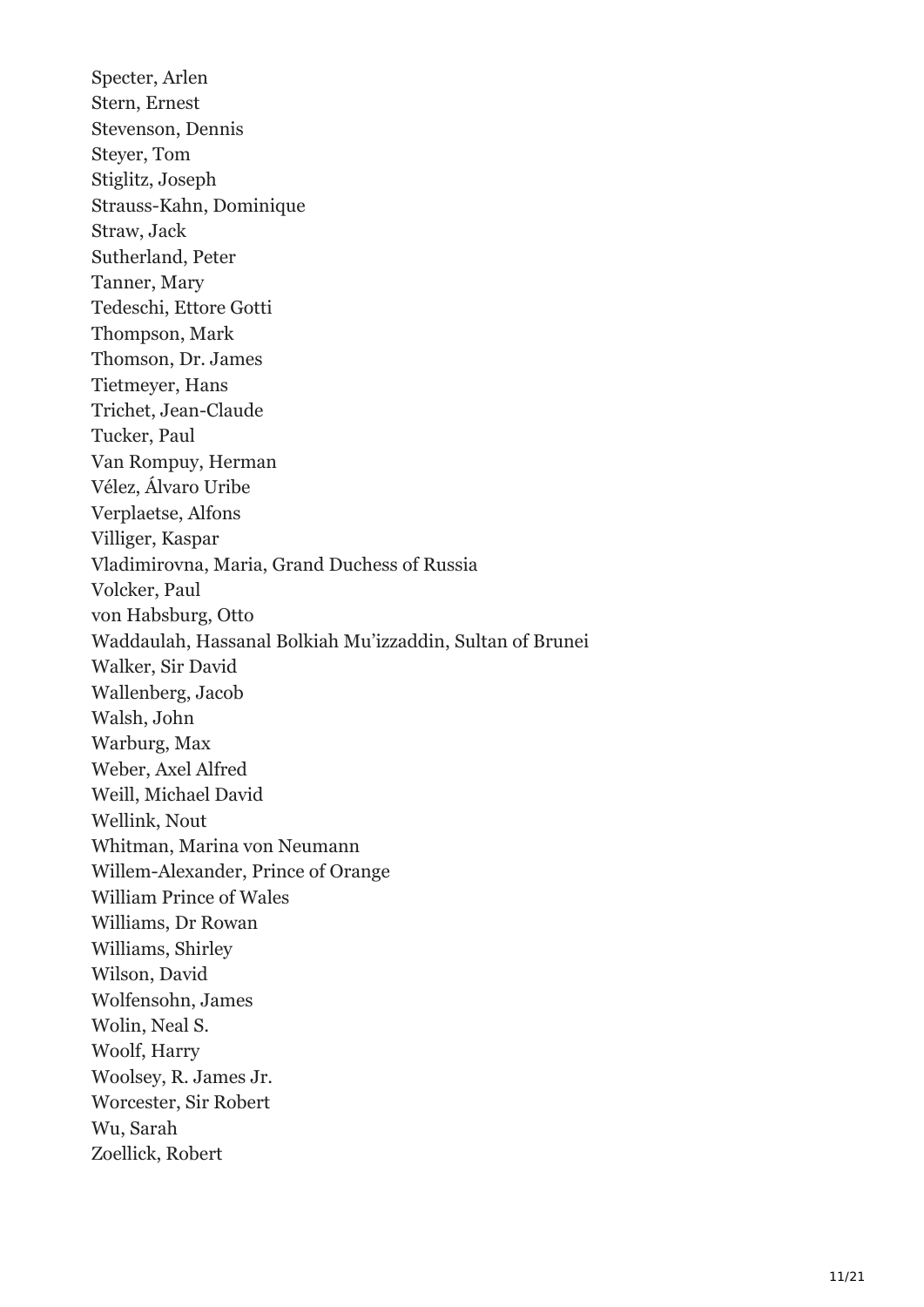"Three hundred men, all of whom know one another, direct the economic destiny of Europe and choose their successors from among themselves." --Walter Rathenau, 1909, founder of the mammoth German General Electric Corporation

The Committee of 300 is a product of the British East India Company's Council of 300. The East India Company was chartered by the British royal family in 1600. It made vast fortunes in the opium drug trade with China and became the largest company on earth in its time. Today, through many powerful alliances, the Committee of 300 rules the world and is the driving force behind the criminal agenda to create a "New World Order", under a "Totalitarian Global Government".

There is no need to use "they" or "the enemy" except as shorthand. We know who "they", the enemy, is. The Committee of 300 with its "aristocracy", its ownership of the U.S. Federal Reserve banking system, insurance companies, giant corporations, foundations, communications networks, presided over by a hierarchy of conspirators-this is the enemy.

Secret societies exist by deception.

Each is a hierarchy with an inner circle at the top, who deceives those below with lies, such as claiming a noble agenda; thus, duping them into following a web of compartmentalized complicity. The inner circle of the Committee of 300 is the Order of the Garter, headed by Queen Elizabeth Windsor II. It is interesting to note that the Windsor's changed their name from the Germanic Saxe-Coburg-Gotha during WWI, because of anti-German sentiment.

The enemy is clearly identifiable as the Committee of 300 and its front organizations, such as the Royal Institute for International Affairs (Chatham House), the Club of Rome, NATO, U.N., the Black Nobility, the Tavistock Institute, CFR and all its affiliated organizations, the think tanks and research institutions controlled by Stanford and the Tavistock Institute of Human Relations and last, but certainly not least, the military establishment.

The Committee of 300 is the ultimate secret society made up of an untouchable ruling class, which includes the Queen of the United Kingdom (Elizabeth II), the Queen of the Netherlands, the Queen of Denmark and the royal families of Europe.

These aristocrats decided at the death of Queen Victoria, the matriarch of the Venetian Black Guelphs that, in order to gain world-wide control, it would be necessary for its aristocratic members to "go into business" with the non-aristocratic but extremely powerful leaders of corporate business on a global scale, and so the doors to ultimate power were opened to what the Queen of England likes to refer to as "the commoners".

Through their illicit banking cartel, they own the stock of the Federal Reserve, which is a private for profit corporation that violates U.S. Constitution and is a root of the problem. The decadent American families of the unholy partnership, thoroughly corrupted and wallowing in tainted opium money, went on to become what we know today as the Eastern Liberal Establishment.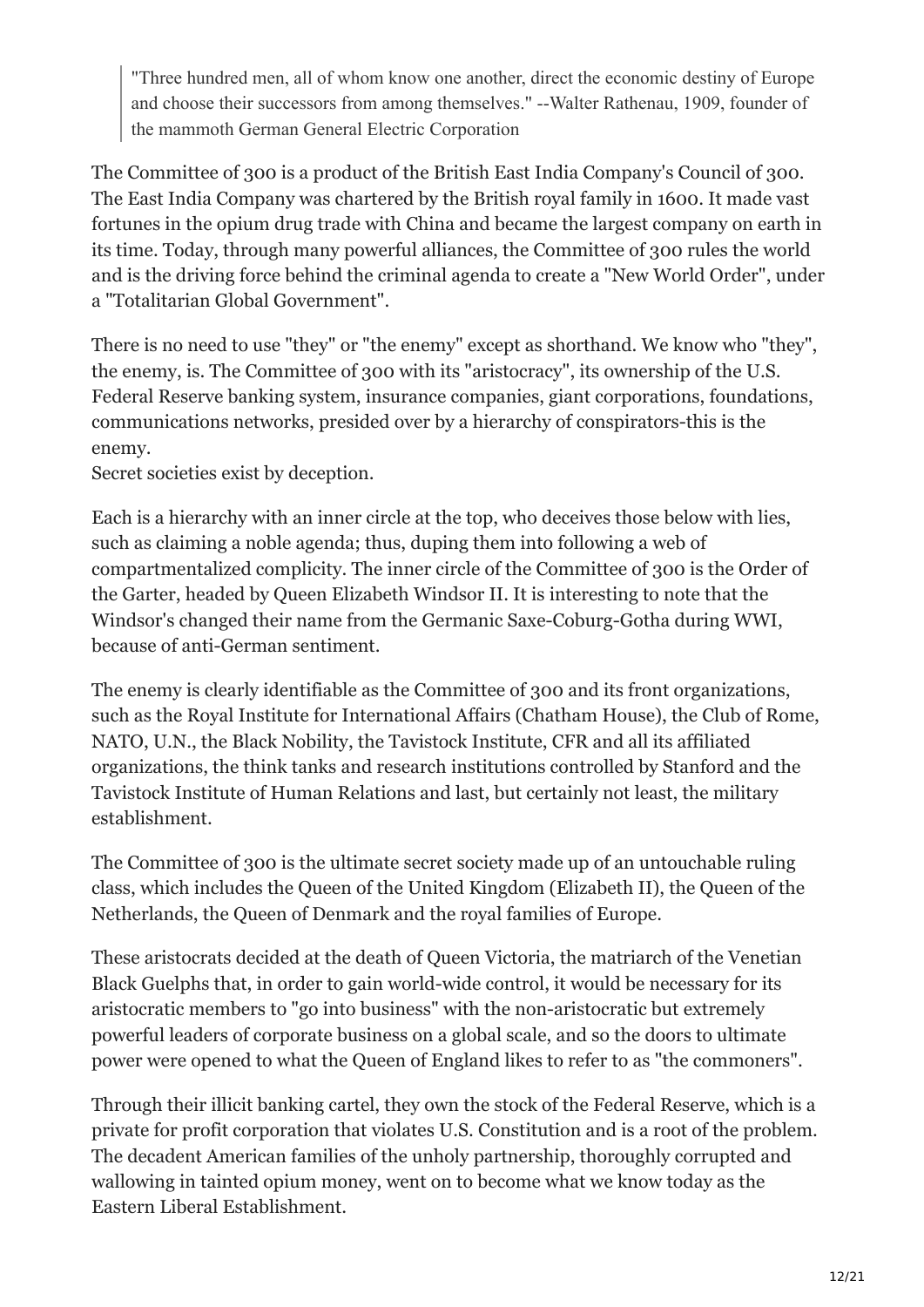Its members, under the careful guidance and direction of the British Crown, and subsequently, its foreign policy executive arm, the Royal Institute for International Affairs (RIIA), now known as Chatham House, located in England (across St. James's Square from the Astors), ran the United States from top to bottom through their secret upperlevel, parallel government, which is tightly meshed with the Committee of 300, the ultimate secret society. That secret, all-powerful government is now more in control of the United States than ever before.

In the Committee of 300, which has a 150-year history, we have some of the most brilliant intellects assembled to form a completely totalitarian, absolutely controlled "new" society only it isn't new, having drawn most of its ideas from the Clubs of Cultus Diabolicus. It strives toward a One World Government rather well described by one of its late members, H. G. Wells, in his work commissioned by the Committee which Wells boldly called: "The Open Conspiracy: Blue Prints for a World Revolution".

Most of the Committee of 300's immense wealth arose out of the opium trade with China and India. Obscene profits went straight into the royal coffers, and into the pockets of the nobility, the oligarchs and plutocrats, and made them billionaires.

The ordinary people of China, India, and England profited nothing from "opium revenues". In the same way the people of South Africa, black and white, never profited from the gold mining industry, whose revenues were piped directly into the City of London banks and Merchant banks.

The Committee of 300 is responsible for the phony drug wars here in the U.S. These phony drug wars were to get us to give away our constitutional rights. Asset forfeiture is a prime example, where huge assets can be seized without trail and no proof of guilt needed. Also the Committee of 300 long ago decreed that there shall be a smaller-much smaller-and better world, that is, their idea of what constitutes a better world.

The myriads of useless eaters consuming scarce natural resources were to be culled by up to 99%. Industrial progress supports population growth. Therefore the command to multiply and subdue the earth found in Genesis had to be subverted.

This called for an attack upon Christianity; the slow but sure disintegration of industrial nation states; the destruction of billions of people, referred to by the Committee of 300 as "surplus population," and the removal of any leader who dared to stand in the way of the Committee's global planning to reach the foregoing objectives.

Not that the U.S. government didn't know, but as it was part of the conspiracy, it helped to keep the lid on information rather than let the truth be known. Queen, Elizabeth II, is the head of the Committee of 300. The Committee of 300 looks to social convulsions on a global scale, followed by depressions, as a softening-up technique for bigger things to come, as its principal method of creating masses of people all over the world who will become its "welfare" recipients of the future.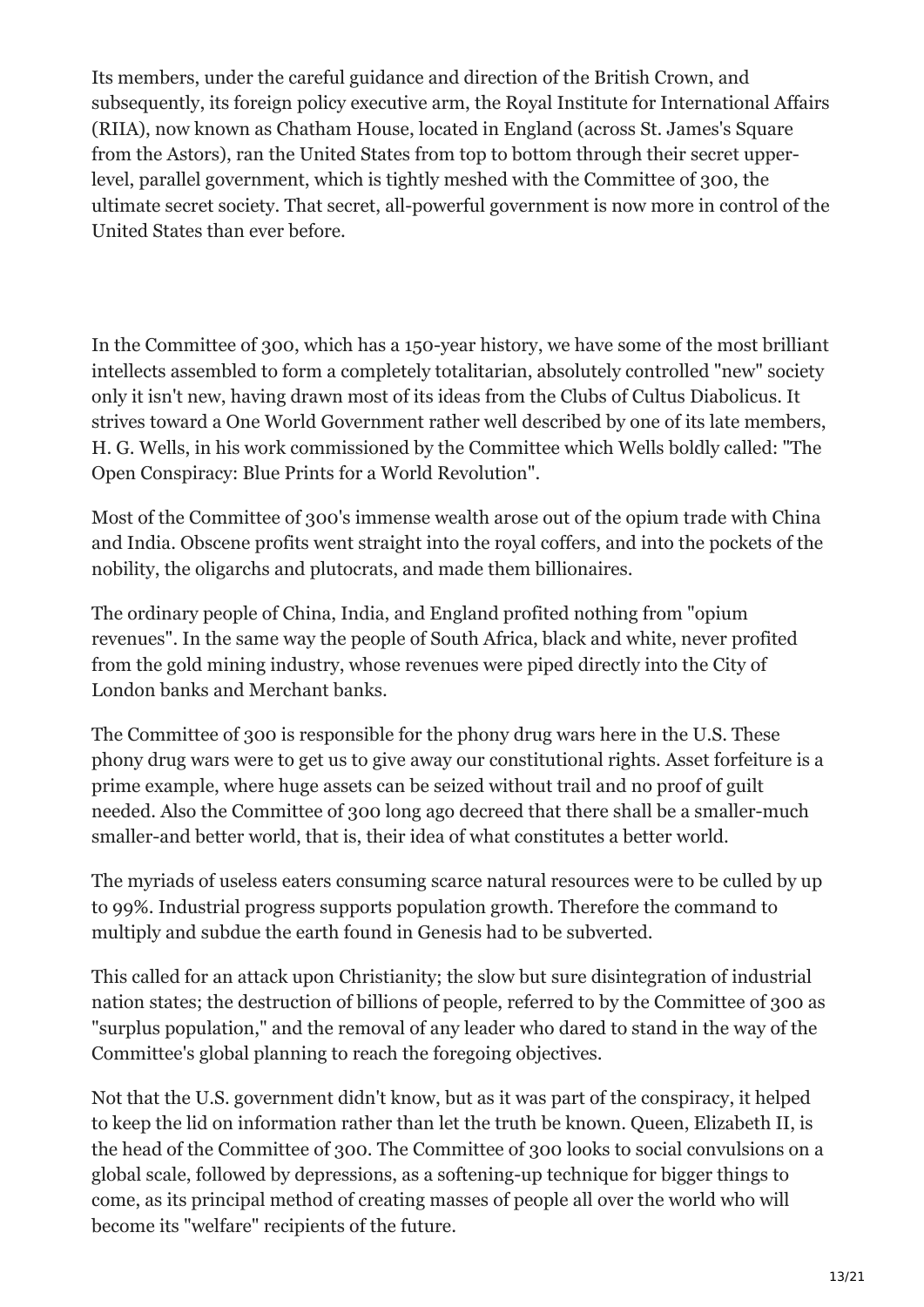The current criminal agenda of the Committee of 300 is further evidenced by recently leaked Club of Rome documents, as they describe how they will use drugs to help stifle resistance to their New World Order scheme: "… having been failed by Christianity, and with unemployment rife on every hand, those who have been without jobs for five years or more, will turn away from the church and seek solace in drugs.

By then, full control of the drug trade must be completed in order that the government of all countries who are under our jurisdiction have a monopoly in place which we will control by controlling supplies reaching the market… Drug bars will take care of the unruly and the discontented. Would-be revolutionaries will be turned into harmless addicts with no will of their own…"The crowned cobras of Europe and their Eastern Liberal Establishment families will not tolerate any true war against drugs.

The war on drugs, which the Bush administration was allegedly fighting, was for the legalization of all types and classes of drugs. Such drugs are not solely a social aberration, but a full-scale attempt to gain control of the minds of the people of the United States.

At present, this is the principal task of the Committee of 300. Nothing has changed in the opium-heroin-cocaine trade. It is still in the hands of the same "upper class" families in Britain and the United States. It is still a fabulously profitable trade where what appear to be big losses through sometimes seizures of drug shipments are actually small interlopers trying to break into the preserves of the drug trade hierarchy, who sit in paneled board rooms in New York, Hong Kong and London over port and cigars and congratulate another success in the eradication of "competitors."

Included in the Committee of 300 membership are the old families of the European Black Nobility, the American Eastern Liberal Establishment (in Freemason hierarchy and the Order of Skull and Bone), the Illuminati, or as it is known by the Committee "MORIAH CONQUERING WIND," the Mumma Group, The National and World Council of Churches, the Circle of Initiates, the Nine Unknown Men, Lucis Trust, Jesuit Liberation Theologists, The Order of the Elders of Zion, the Nasi Princes, International Monetary Fund (IMF), the Bank of International Settlements (BIS), the United Nations (U.N.), the Central, British Quator Coronati, Italian P2 Masonry-especially those in the Vatican hierarchy-the Central Intelligence Agency, Tavistock Institute selected personnel, various members of leading foundations and insurance companies, the Hong Kong and Shanghai Bank, the Milner Group-Round Table, Cini Foundation, German Marshall Fund, Ditchley Foundation, NATO, Club of Rome, Environmentalists, The Order of St. John of Jerusalem, One World Government Church, Socialist International, Black Order, Thule Society, Anenherbe-Rosicrucianists, The Great Superior Ones and literally HUNDREDS of other organizations.

In the case of John F. Kennedy, the assassination was carried out with great attendant publicity and with the utmost brutality to serve as a warning to world leaders not to get out of line. Pope John Paul I was quietly murdered because he was getting close to the Committee of 300 through Freemasons in the Vatican hierarchy. His successor, Pope John Paul II, was publicly humiliated as a warning to cease and desist-which he has done. As we shall see, certain Vatican leaders are today seated on the Committee of 300.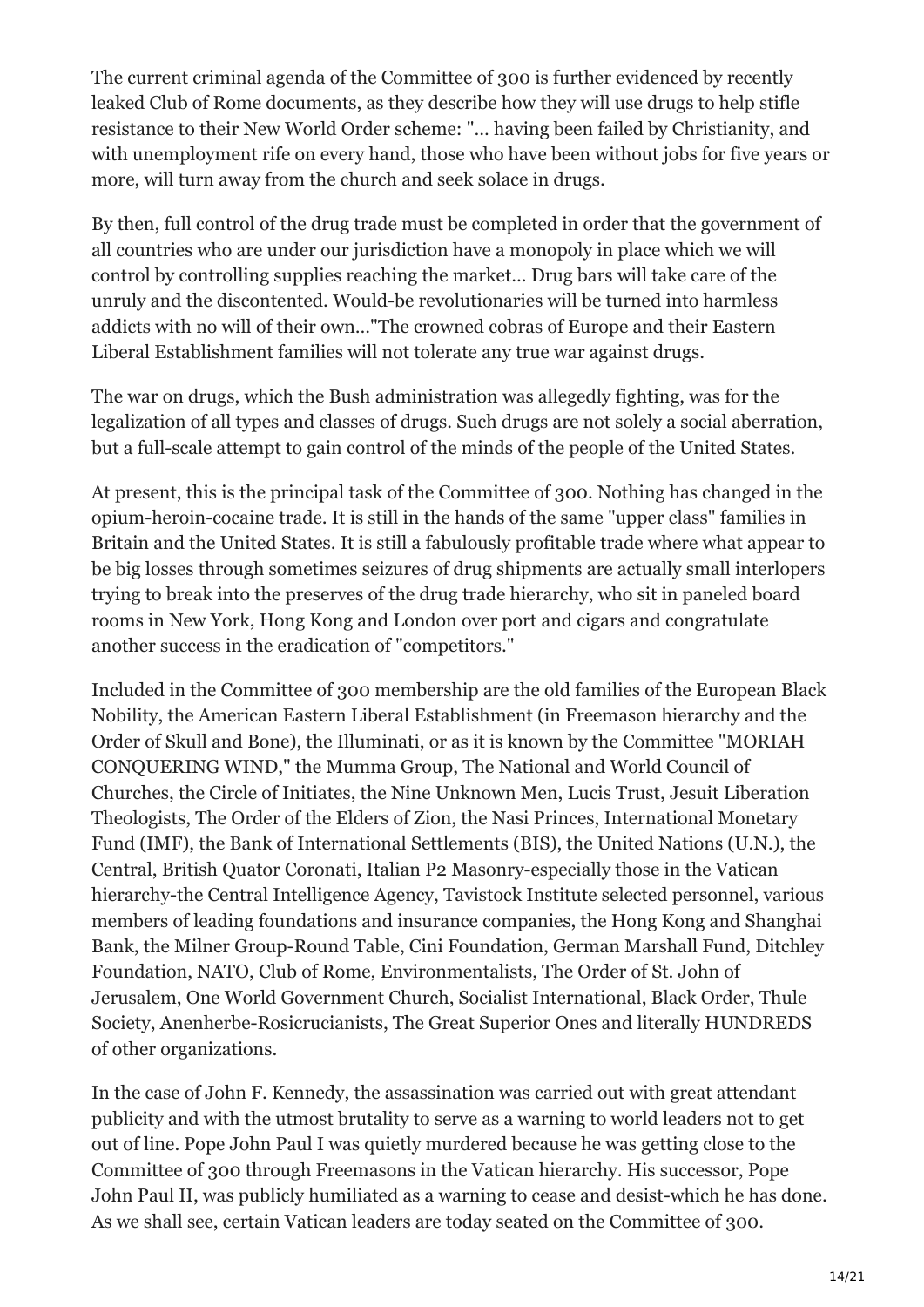The Committee of 300 appears to base much of its important decisions affecting mankind on the philosophy of Polish aristocrat, Felix Dzerzinski, who regarded mankind as being slightly above the level of cattle. As a close friend of British intelligence agent Sydney Reilly (Reilly was actually Dzerzinski's controller during the Bolshevik Revolution's formative years), he often confided in Reilly during his drinking bouts.

Dzerzinski was, of course, the beast who ran the Red Terror apparatus. He once told Reilly, while the two were on a drinking binge, that "Man is of no importance. Look at what happens when you starve him. He begins to eat his dead companions to stay alive. Man is only interested in his own survival. That is all that counts. All the Spinoza stuff is a lot of rubbish."

The roots of the East India Company (chartered by Queen Elizabeth I on December 31, 1600 and dissolved in 1873) sprout from the European Black Nobility. The Black Nobility are the oligarchic families of Venice and Genoa, who in the 12th century held the privileged trading rights (monopolies). The first of three crusades, from 1063 to 1123, established the power of the Venetian Black Nobility and solidified the power of the wealthy ruling class.

The Black Nobility aristocracy achieved complete control over Venice in 1171, when the appointment of the doge was transferred to what was known as the Great Council, which consisted of members of the commercial aristocracy, a complete triumph for them.

Venice has remained in their hands ever since, but the power and influence of the Venetian Black Nobility extends far beyond its borders, and today, is felt in every corner of the globe. In 1204 the oligarchic family parceled out feudal enclaves to their members, and from this epoch dates the great building-up of power and pressure until the government became a closed corporation of the leading Black Nobility families.

It is important to note that the European Black Nobility is responsible for the insidious entanglements of numerous secret societies, lodges, and organizations, which are backed with high finance and powerful political connections.

Such organizations include: Trilateral Commission, Bilderberg Group (German version of CFR), Council on Foreign Relations (CFR), United Nations (founded by CFR), Illuminati order Skull & Bones (inner circle of the CFR), International Monetary Fund (IMF), World Bank, Bank of International Settlement, Club of Rome, Chatham House (formally the Royal Institute of International Affairs - RIIA), Round Table, Tavistock Institute for Human Studies (England's psychological warfare think tank), Associated Press, Reuters (Rothschild owned news monopoly used for brainwashing the masses), and many others, all of which, whether they are dupes or adapts, work in favor of Great Britain's aristocracy and their one world government agenda.

Although there is a wide cross-section, all roads lead to the Queen of England. The technique for keeping their illicit scheme secret is compartmentalization. Only the people in the inner circle, who are part of the capstone at the top of the pyramid, know the entire extent of the fraud. Adepts are few and dupes many.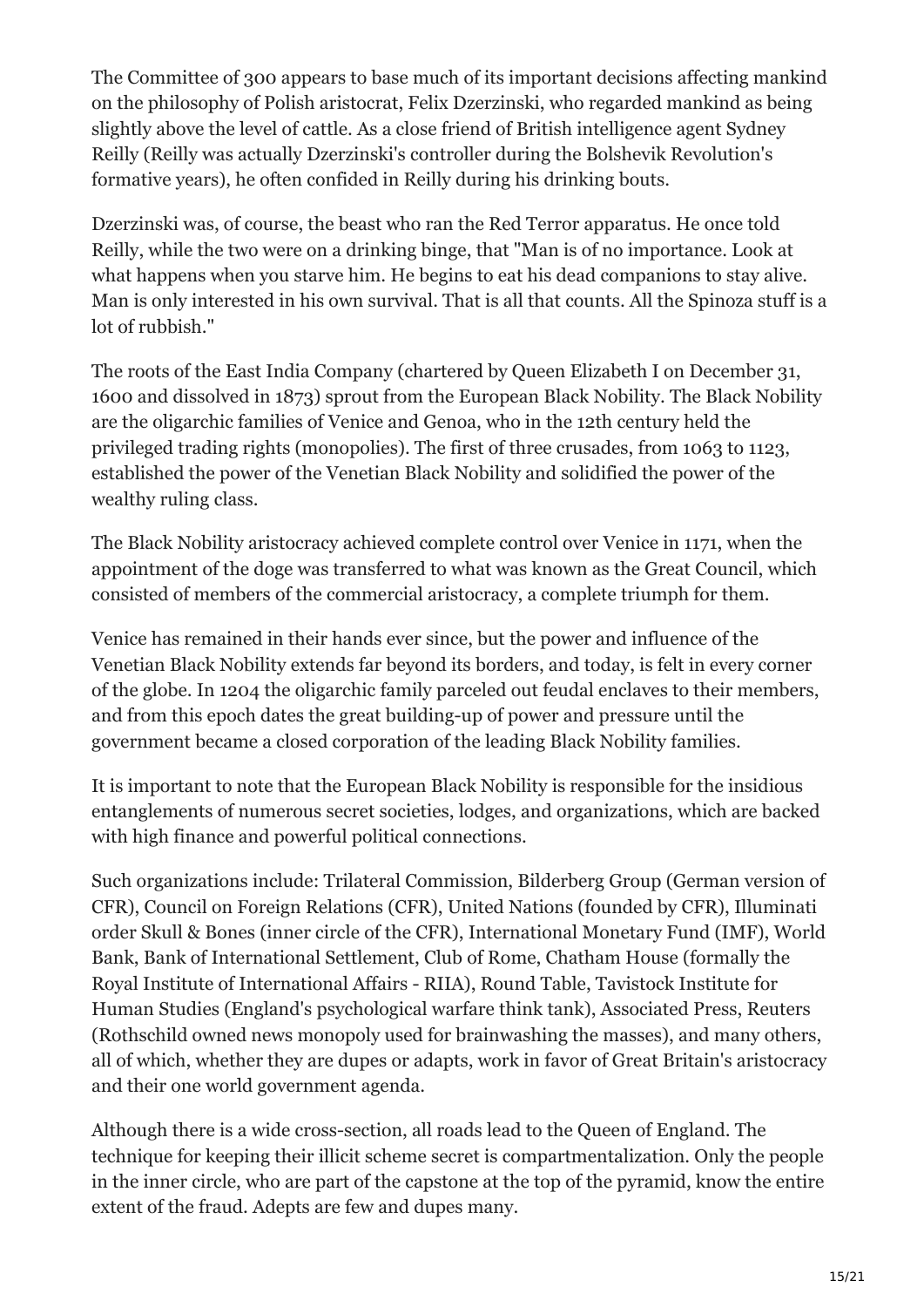Typically, the dupes are told lies that their involvement is benevolent; thus, they become unwitting accomplices in crime. This is why it is imperative to expose this diabolical ring of power. Illicit secret societies cannot withstand the light of day. Once exposed, the cabal and their minions will fall like a house of cards.

The European Black Nobility earned its title through dirty tricks, so when the population revolted against the monopolies in government, as anywhere else, the leaders of the uprising were quickly seized and brutally hanged. They use secret assassinations, murder, the bankrupting of opposing citizens or companies, kidnapping and rape.

All the families listed are connected with the House of Guelph, one of the original Black Nobility families of Venice from which the House of Windsor and thus the present Queen of the United Kingdom, Elizabeth II, descends.

What are the goals of the secret elite group, the inheritors of Illuminism (Moriah Conquering Wind), the Cult of Dionysius, the Cult of Isis, Catharism, Bogomilism? This elite group that also calls itself the OLYMPIANS (they truly believe they are equal in power and stature to the legendary gods of Olympus, who have, like Lucifer their god, set themselves above our true God) absolutely believe they have been charged with implementing the following by divine right:

**1.** A One World Government-New World Order with a unified church and monetary system under their direction. Not many people are aware that the One World Government began setting up its "church" in the 1920's/ 1930's, for they realized the need for a religious belief inherent in mankind to have an outlet and, therefore, set up a "church" body to channel that belief in the direction they desired.

**2.** The utter destruction of all national identity and national pride.

**3.** The destruction of religion and more especially the Christian religion, with the one exception, their own creation mentioned above.

**4.** Control of each and every person through means of mind control and what Brzezinski call "technotronics" which would create human-like robots and a system of terror beside which Felix Dzerzinski's Red Terror will look like children at play.

**5.** An end to all industrialization and the production of nuclear generated electric power in what they call "the post-industrial zero-growth society."

Exempted are the computer and service industries. United States industries that remain will be exported to countries such as Mexico where abundant slave labour is available.

Unemployables in the wake of industrial destruction will either become opium-heroin and or cocaine addicts, or become statistics in the elimination process we know today as Global 2000.

**6.** Legalization of drugs and pornography.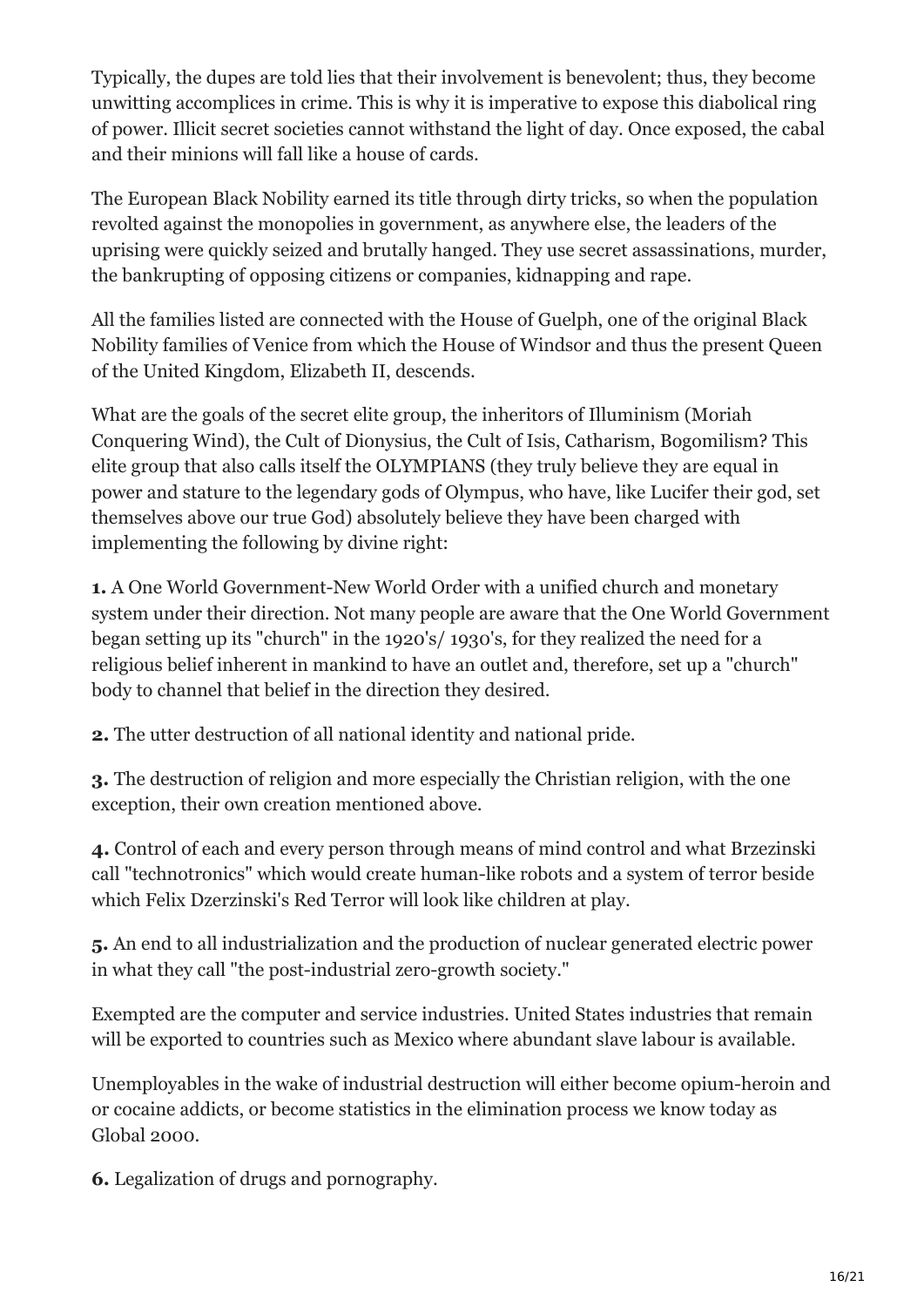**7.** Depopulation of large cities according to the trial run carried out by the Pol Pot regime in Cambodia. It is interesting to note that Pol Pot's genocidal plans were drawn up here in the United States by one of the Club of Rome's research foundations. It is also interesting that the Committee is presently seeking to reinstate the Pol Pot butchers in Cambodia.

**8.** Suppression of all scientific development except for those deemed beneficial by the Committee. Especially targeted is nuclear energy for peaceful purposes. Particularly hated are the fusion experiments presently being scorned and ridiculed by the Committee and its jackals of the press.

Development of the fusion torch would blow the Committee's conception of "limited natural resources" right out of the window. A fusion torch properly used could create unlimited untapped natural resources from the most ordinary substances. Fusion torch uses are legion and would benefit mankind in a manner which is as yet not even remotely comprehended by the public.

**9.** Cause by means of limited wars in the advanced countries, and by means of starvation and diseases in Third World countries, the death of 3 billion people by the year 2000, people they call "useless eaters." The Committee of 300 commissioned Cyrus Vance to write a paper on this subject of how best to bring about such genocide.

The paper was produced under the title the "Global 2000 Report" and was accepted and approved for action by President Carter, for and on behalf of the U.S. Government, and accepted by Edwin Muskie, then Secretary of State. Under the terms of the Global 2000 Report, the population of the United States is to be reduced by 100 million by the year 2050.

**10.** To weaken the moral fibre of the nation and to demoralize workers in the labour class by creating mass unemployment. As jobs dwindle due to the post industrial zero growth policies introduced by the Club of Rome, demoralized and discouraged workers will resort to alcohol and drugs.

The youth of the land will be encouraged by means of rock music and drugs to rebel against the status quo, thus undermining and eventually destroying the family unit. In this regard The Committee of 300 commissioned Tavistock Institute to prepare a blueprint as to how this could be achieved. Tavistock directed Stanford Research to undertake the work under the direction of Professor Willis Harmon. This work later became known as "The Aquarian Conspiracy."

**11.** To keep people everywhere from deciding their own destinies by means of one created crisis after another and then "managing" such crises. This will confuse and demoralize the population to the extent where faced with too many choices, apathy on a massive scale will result. In the case of the United States, an agency for crisis management is already in place. It is called the Federal Emergency Management Agency (FEMA), whose existence I first disclosed in 1980.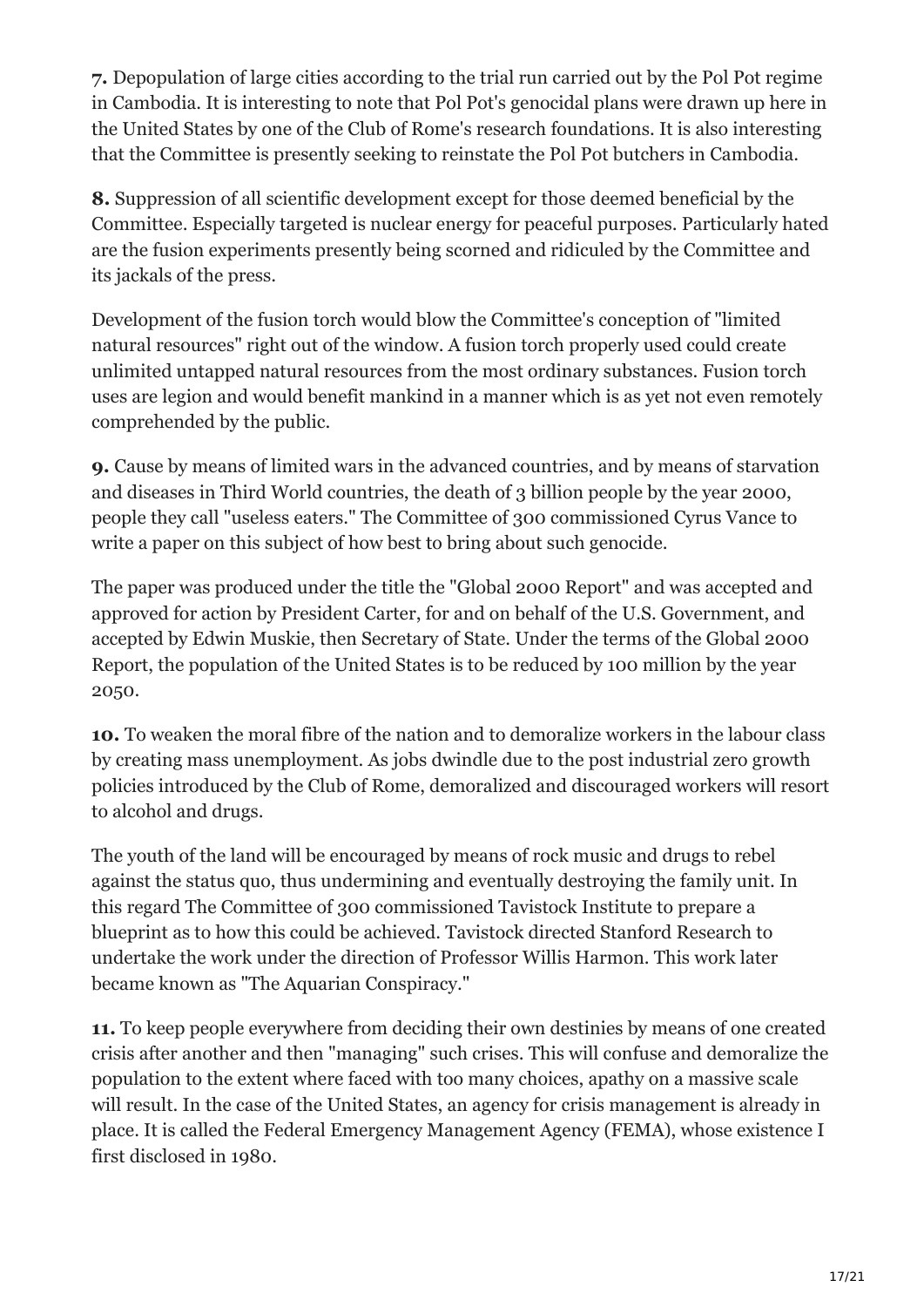**12.** To introduce new cults and continue to boost those already functioning which includes rock "music" gangsters such as the filthy, degenerate Mick Jagger's "Rolling Stones" (a gangster group much favoured by European Black Nobility) and all of the Tavistock created "rock" groups which began with "The Beatles."

To continue to build up the cult of Christian fundamentalism begun by the British East India Company's servant, Darby, which will be misused to strengthen the Zionist state of Israel through identifying with the Jews through the myth of "God's Chosen People" and by donating very substantial amounts of money to what they mistakenly believe is a religious cause in the furtherance of Christianity.

**13.** To press for the spread of religious cults such as the Moslem Brotherhood, Moslem fundamentalism, the Sikhs, and to carry out experiments of the Jim Jones and "Son of Sam" type of murders. It is worth noting that the late Ayatollah Khomeini was a creation of British Intelligence Military Intelligence Division 6, commonly known as M16, as I reported in my 1985 work, "What Really Happened in Iran."

**14.** To export "religious liberation" ideas around the world so as to undermine all existing religions but more especially the Christian religion. This began with "Jesuit Liberation Theology" which brought about the downfall of the Somoza family rule in Nicaragua and which is today destroying EI Salvador, now 25 years into a "civil war," Costa Rica and Honduras.

One very active entity engaged in so-called liberation theology is the Communist oriented Mary Knoll Mission. This accounts for the extensive media attention to the murder of four of Mary Knoll's so-called nuns in EI Salvador a few years ago.

The four nuns were Communist subversive agents and their activities were widely documented by the government of EI Salvador. The United States press and news media refused to give any space or coverage to the mass of documentation in possession of the Salvadorian government, documentation which proves what the Mary Knoll Mission nuns were doing in the country. Mary Knoll is in service in many countries, and played a leading role in bringing Communism to Rhodesia, Mozambique, Angola and South Africa.

**15.** To cause a total collapse of the world's economies and engender total political chaos.

**16.** To take control of all Foreign and domestic policies of the United States.

**17.** To give the fullest support to supranational institutions such as the United Nations (UN), the International Monetary Fund (IMF), the Bank of International Settlements (BIS), the World Court and, as far as possible, make local institutions of lesser effect by gradually phasing them out or bringing them under the mantle of the United Nations.

**18.** Penetrate and subvert all governments, and work from within them to destroy the sovereign integrity of nations represented by them.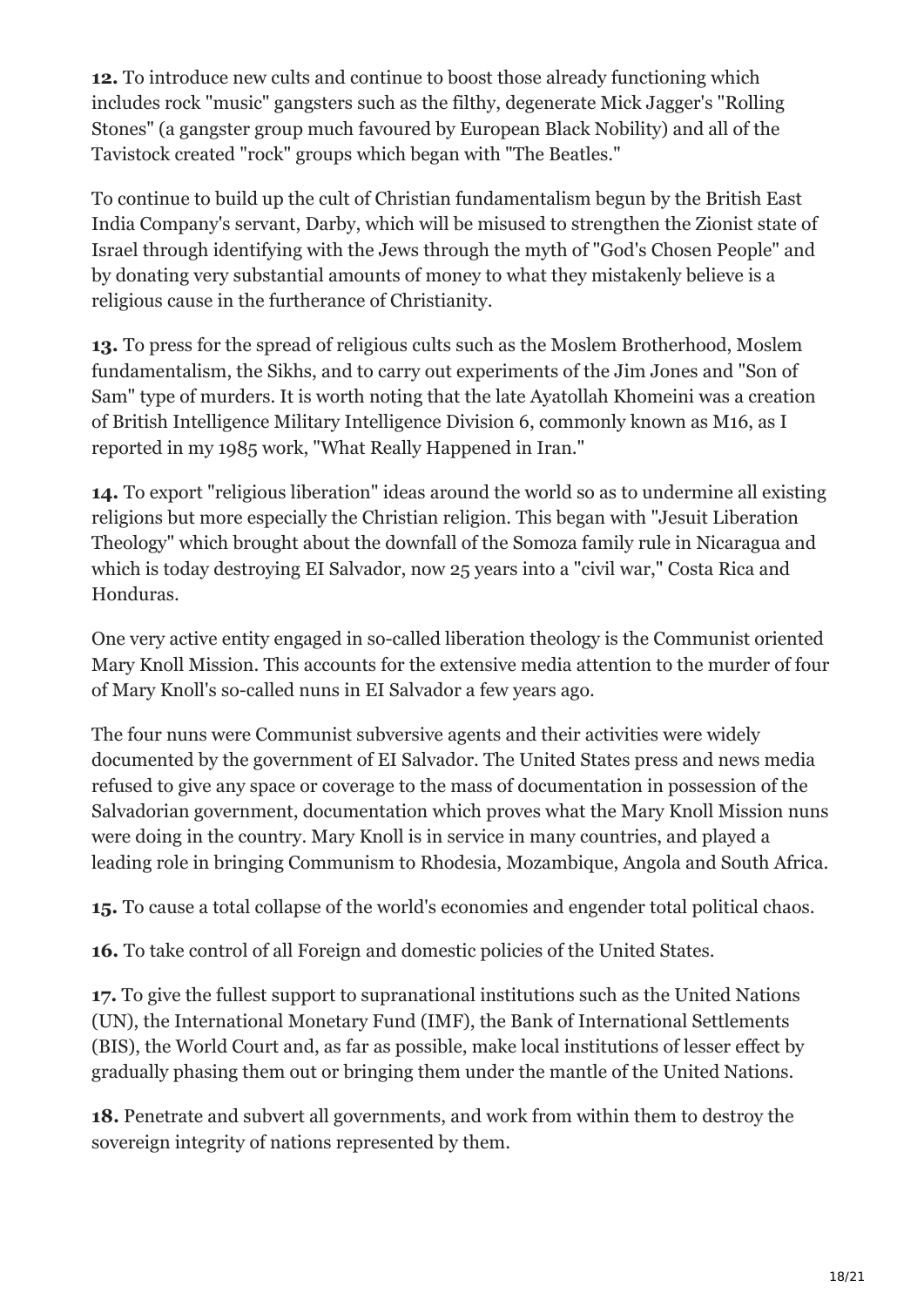**19.** Organize a world-wide terrorist apparatus and negotiate with terrorists whenever terrorist activities take place. It will be recalled that it was Bettino Craxi who persuaded the Italian and U.S. governments to negotiate with the Red Brigades kidnapers of Prime Minister Moro and General Dozier.

As an aside, General Dozier is under orders not to talk about what happened to him. Should he break that silence, he will no doubt be made "a horrible example of" in the manner in which Kissinger dealt with Aldo Moro, Ali Bhutto and General Zia ul Haq.

**20.** Take control of education in America with the intent and purpose of utterly and completely destroying it.

Much of these goals, which I first enumerated in 1969, have since been achieved or are well on their way to being achieved. Of special interest in the Committee of 300 program is the core of their economic policy, which is largely based on the teachings of Malthus, the son of an English country parson who was pushed to prominence by the British East India Company upon which the Committee of 300 is modelled.

Malthus maintained that man's progress is tied to the earth's natural ability to support a given number of people, beyond which point earth's limited resources would rapidly be depleted. Once these natural resources have been consumed, it will be impossible to replace them. Hence, Malthus observed, it is necessary to limit populations within the boundaries of decreasing natural resources.

It goes without saying that the elite will not allow themselves to be threatened by a burgeoning population of "useless eaters," hence culling must be practiced. As I have previously stated, "culling" is going on today, using the methods mandated in the "Global 2000 Report." -- Dr. John Coleman, former British Intelligence Officer, The Conspirator's Hierarchy: The Committee of 300, [http://www.coleman300.com](http://www.coleman300.com/)

This committee of 300 is modeled after the British East India Company's Council of 300, founded by the British aristocracy in 1727.

Most of its immense wealth arose out of the opium trade with China. This group is responsible for the phony drug wars here in the U.S. These phony drug wars were to get us to give away our constitutional rights.

Asset forfeiture is a prime example, where huge assets can be seized without trail and no proof of guilt needed. Also the Committee of 300 long ago decreed that there shall be a smaller-much smaller-and better world, that is, their idea of what constitutes a better world.

The myriads of useless eaters consuming scarce natural resources were to be culled. Industrial progress supports population growth. Therefore the command to multiply and subdue the earth found in Genesis had to be subverted.

This called for an attack upon Christianity; the slow but sure disintegration of industrial nation states; the destruction of hundreds of millions of people, referred to by the Committee of 300 as "surplus population," and the removal of any leader who dared to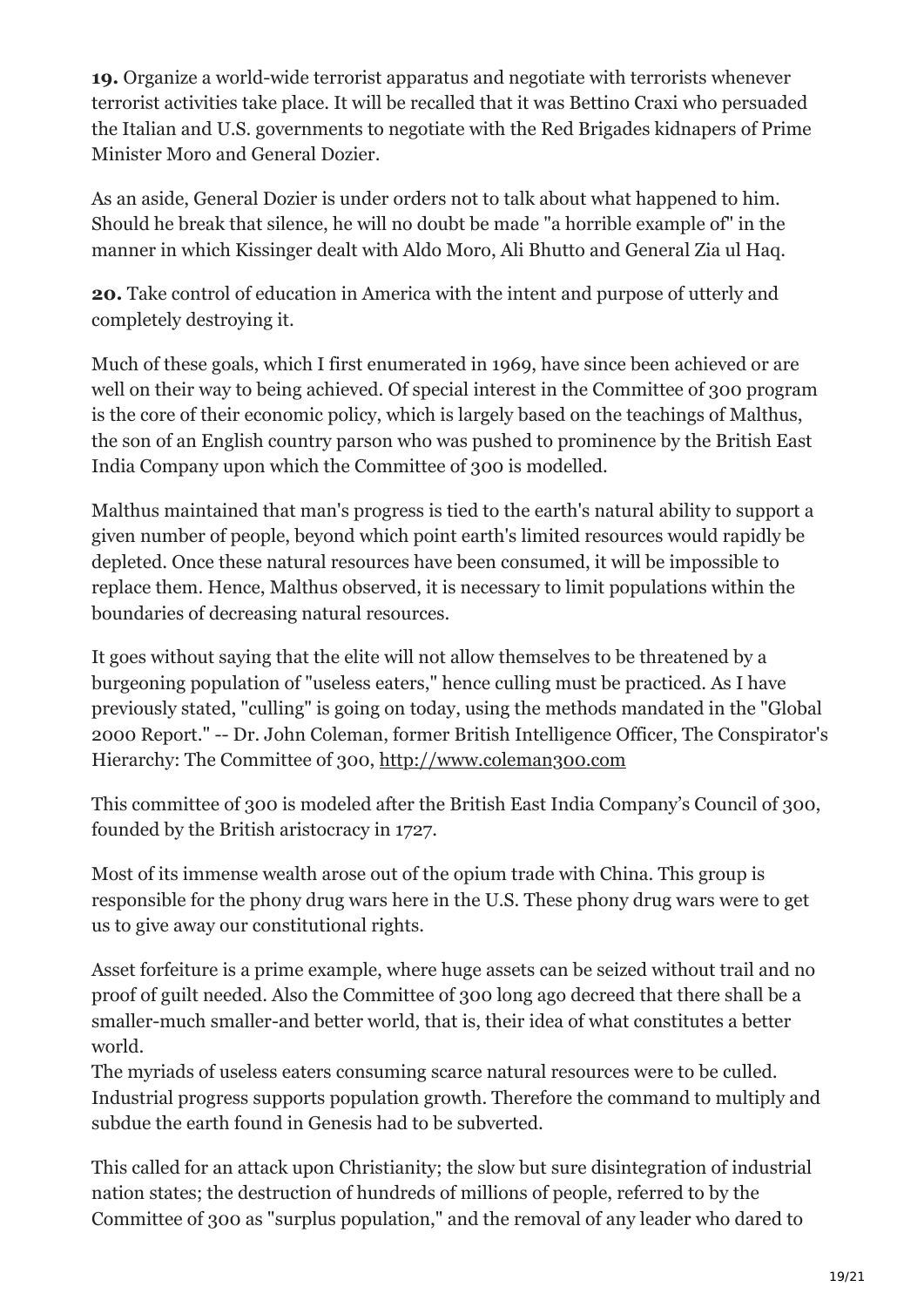stand in the way of the Committee's global planning to reach the foregoing objectives.

Not that the U.S. government didn't know, but as it was part of the conspiracy, it helped to keep the lid on information rather than let the truth be known. Queen, Elizabeth II, is the head of the Committee of 300.

The Committee of 300 looks to social convulsions on a global scale, followed by depressions, as a softening-up technique for bigger things to come, as its principal method of creating masses of people all over the world who will become its "welfare" recipients of the future.

The committee appears to base much of its important decisions affecting mankind on the philosophy of Polish aristocrat, Felix Dzerzinski, who regarded mankind as being slightly above the level of cattle.

As a close friend of British intelligence agent Sydney Reilly (Reilly was actually Dzerzinski's controller during the Bolshevik Revolution's formative years), he often confided in Reilly during his drinking bouts.

Dzerzinski was, of course, the beast who ran the Red Terror apparatus.

He once told Reilly, while the two were on a drinking binge, that, "Man is of no importance. Look at what happens when you starve him. He begins to eat his dead companions to stay alive. Man is only interested in his own survival. That is all that counts. All the Spinoza stuff is a lot of rubbish."

Sources: [HumansAreFree.com;](http://humansarefree.com/) [PseudoReality](http://www.pseudoreality.org/); [BibliotecaPleyades;](http://www.bibliotecapleyades.net/sociopolitica/esp_sociopol_committee300_11.htm)